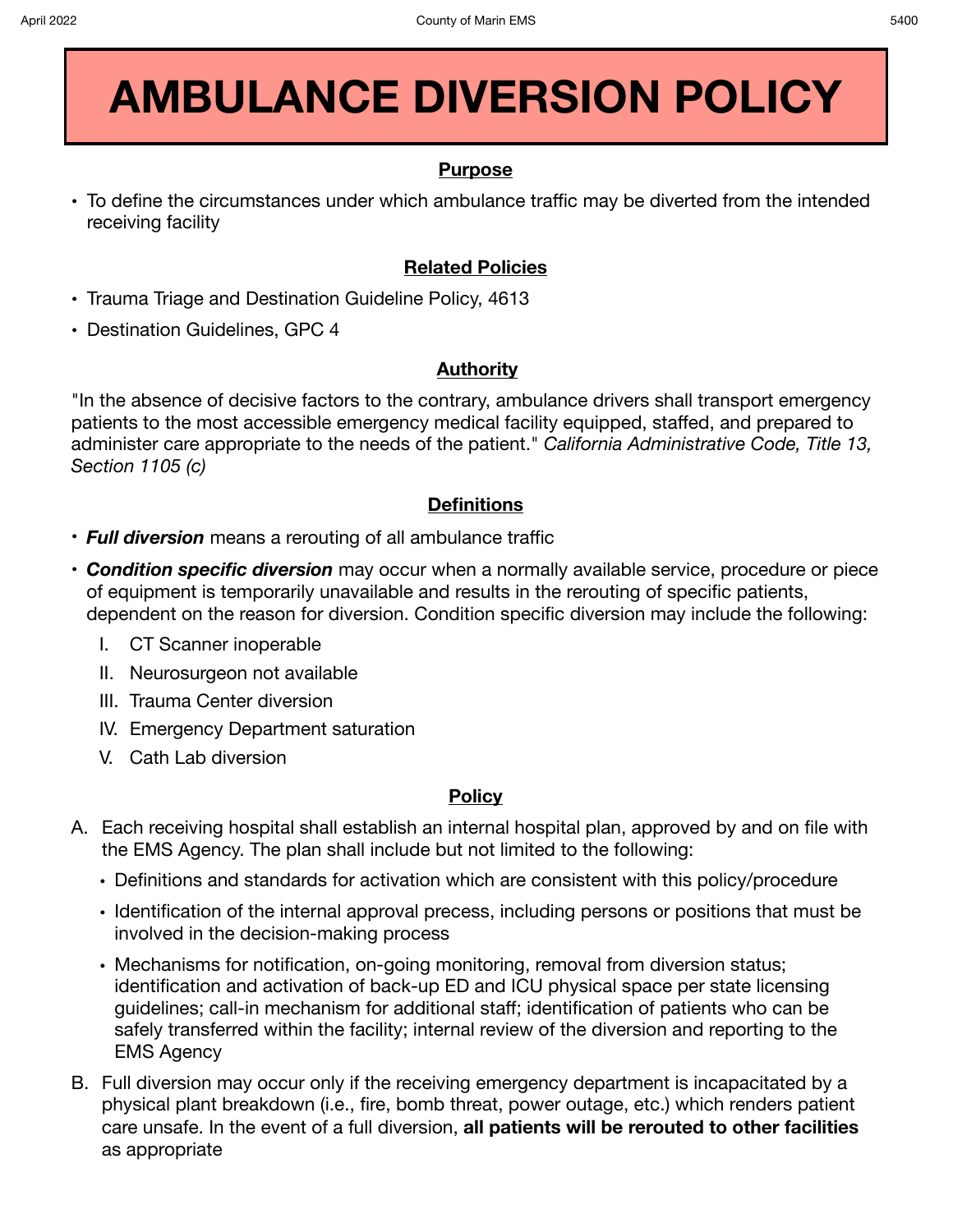- C. The need to institute a Conditions Specific Diversion is determined per each facility's plan, consistent with the following:
	- 1. The following patients may not be rerouted:
		- Obstetrical patients in active labor
		- Patients with respiratory distress and unmanageable airway
		- Patients with uncontrolled external hemorrhage
		- Patients requiring ALS, but having no paramedic in attendance
		- Patients with CPR in progress (unless transporting to the nearest STEMI Receiving Center for patients in refractory VF)
		- Stable patients who insist on transport to a specific hospital. Ambulance personnel will inform the patient of the diversion status and document that the patient refused transport to an alternate facility
	- 2. CT Scanner Inoperable:
		- Patients who meet Physiologic and/or Anatomic Trauma Triage Criteria with signs and symptoms of head, neck or spinal cord injury will be transported to Level II Trauma Center; if conditions preclude air transport consult with MarinHealth Medical Center Level III Trauma Center
		- Patients who meet Mechanism of Injury and/or Additional Factors will be transported to Kaiser Permanente San Rafael EDAT
		- Patients with the following get transported to the closest facility with functioning CT scanner:
			- I. Signs or symptoms of a new CVA
			- II. Head injury patients not meeting trauma criteria with anticoagulant use and/or bleeding disorders
	- 3. Neurosurgeon Not Available:
		- Patients with signs and symptoms of head, neck or spinal cord trauma: transport to Level II Trauma Center; if conditions preclude air transport, consult with MarinHealth Medical Center Level III Trauma Center
		- Patients with signs and symptoms of CVA and/or medical conditions that may require neurosurgical intervention: transport to the closest appropriate facility in Marin County with a functioning CT scanner for initial evaluation and stabilization. Transfer, if indicated, is the responsibility of the hospital, including the maintenance of formal transfer agreements with other facilities
	- 4. Trauma Center Diversion:
		- Trauma patients will be diverted from the trauma center when the trauma surgeon and back-up trauma surgeon are encumbered with the care of trauma patients either in the operating room or emergency department
		- Patients who meet Physiologic and/or Anatomic Trauma Triage Criteria shall be transported to the time-closest Level I or Level II Trauma Center by air or ground
		- Patients who meet Mechanism of Injury and/or Additional Factors Trauma Triage Criteria shall be transported to the EDAT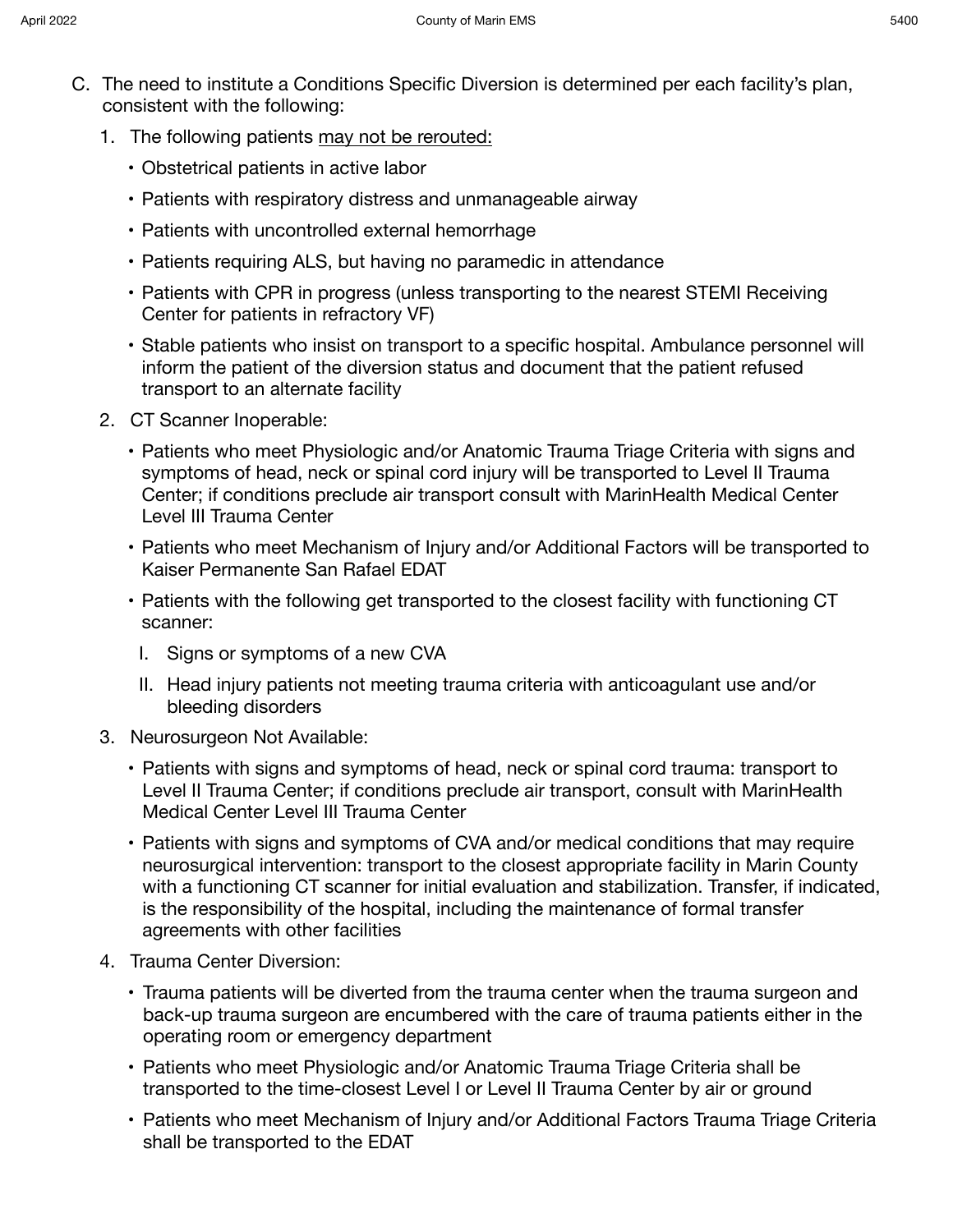- 
- The following conditions DO NOT constitute acceptable grounds for Trauma Center Diversion:
- I. A lack of clinical specialty back-up, inpatient bed space, monitored beds, or inpatient nursing staff
- II. ED Saturation Diversion
- III. Inoperable CT Scanner (see section 3B)
- 5. ED Saturation Diversion:
	- Ambulance traffic may be diverted due to emergency department saturation when emergency department resources are fully committed and unable to accept incoming ambulance traffic
	- Trauma, STEMI, suspected CVA, and OB patients >20 weeks (with a pregnancy related complaint), neonates (≤28 days) with evidence of shock, and/or OB patients 0-6 weeks postpartum will NOT be rerouted
	- Under this policy, ED Saturation Diversion can occur up to four hours a day, two hours maximum at a time, and separated by a minimum of four hours
	- At the beginning and end of any diversion period, a hospital must update ReddiNet
	- Under no circumstance is lack of in-patient hospital beds, other than in the Emergency Department grounds for diversion. Hospitals are expected to accept ALL ambulance patients and to provide emergency stabilization and appropriate transfer if necessary
	- In all cases of diversion, senior management or designee must be notified and must approve activation of the diversion status
- 6. Cath Lab Diversion
	- STEMI ambulance traffic will be diverted when a STEMI Receiving Center Cath Lab is unavailable because of physical plant or mechanical problems
	- Cath Lab diversion will not be declared when the Cath Lab is encumbered by routine medical care
- D. If more than two receiving hospitals within Marin County meet their internal plan criteria and wish to activate diversion status at the same time, diversion status for all will be discontinued upon direction of the EMS Agency
- E. Initiating and termination diversion status
	- 1. Initiating diversion
		- The facility shall implement the internal surge plan prior to initiating diversion status. The request to initiate status must be approved by senior management
		- The facility shall update ReddiNet immediately to indicate their status as being on diversion
		- Dispatch centers (public and private) shall monitor ReddiNet to inform providers of the hospital diversion status
	- 2. Termination of diversion
		- Diversion status will be terminated as soon as possible or within two hours of initiation, whichever comes first
		- Diversion status is terminated when the hospital updates their status in ReddiNet to indicate that they are no longer on diversion or two hours from initiation has passed